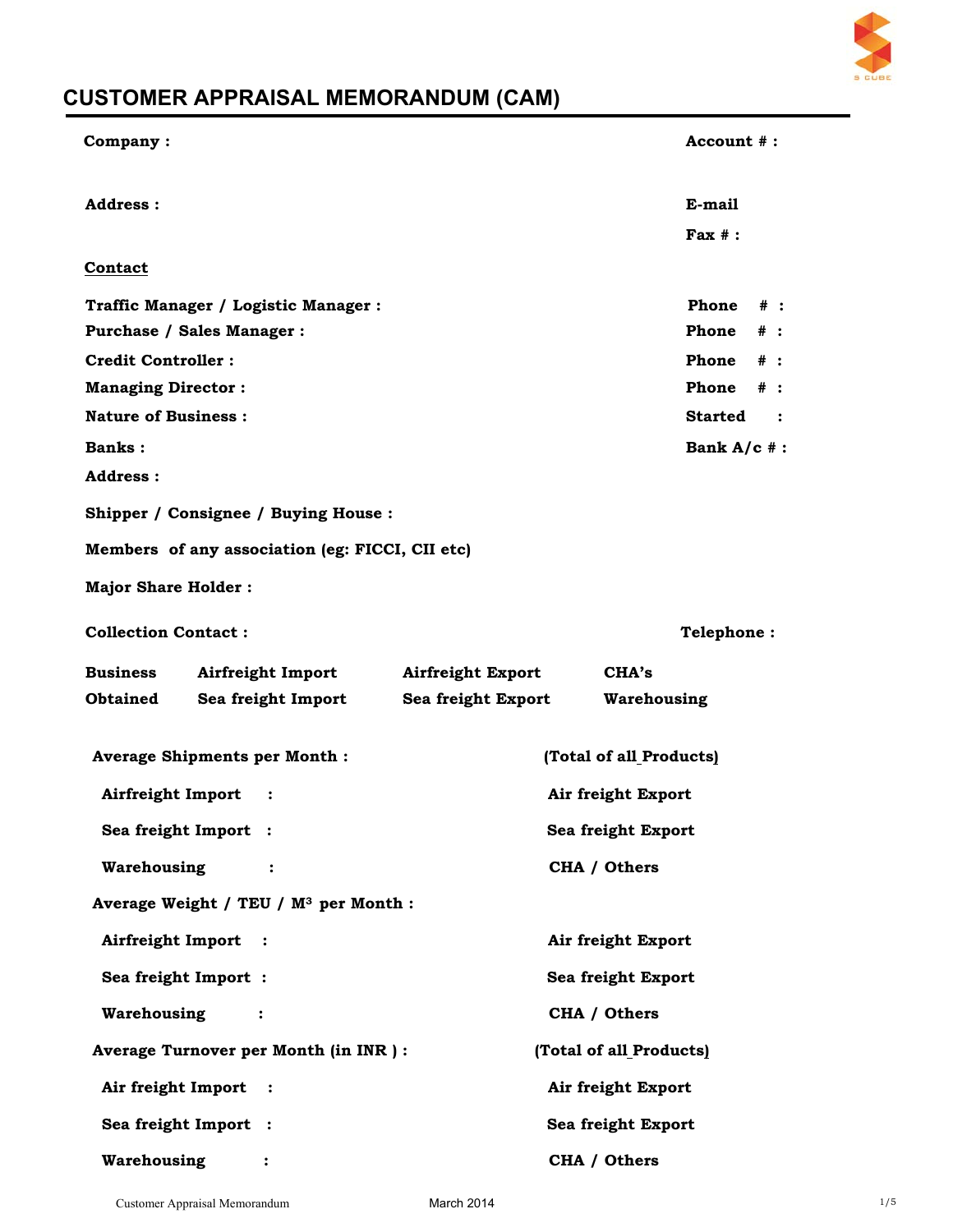

| <b>Average Profit per File:</b>           |                                                                            | (Average of all Products)        |
|-------------------------------------------|----------------------------------------------------------------------------|----------------------------------|
| Airfreight Import :                       |                                                                            | Air freight Export               |
| Sea freight Import:                       |                                                                            | Sea freight Export               |
| Warehousing :                             |                                                                            | CHA / Others                     |
|                                           |                                                                            |                                  |
| GPM:                                      |                                                                            | (Average of all Products)        |
| Air freight Import :                      |                                                                            | <b>Airfreight Export</b>         |
| Sea freight Import :                      |                                                                            | Sea freight Export               |
| Warehousing :                             |                                                                            | CHA / Others                     |
|                                           |                                                                            |                                  |
|                                           | Total potential of Customer (Weight / Shipment / TEU / $M^3$ ) per Annum : |                                  |
| AIR in MT:                                | <b>OCE FCL in TEU:</b>                                                     | <b>OCE LCL in CBM:</b>           |
|                                           | Customer Share of S CUBE including this new business :                     |                                  |
| For Import CC fee %/CAF %                 |                                                                            |                                  |
|                                           | For Export revenue (Weight/TEU/FEU/ M <sup>3</sup> )                       |                                  |
| <b>Competitor Information</b>             |                                                                            |                                  |
| <b>Existing Freight Forwarder:</b>        |                                                                            |                                  |
| Other Forwarders sharing the business :   |                                                                            |                                  |
| <b>Present Credit Term:</b>               |                                                                            |                                  |
|                                           | <b>Comments of Business Development Manager</b>                            |                                  |
| <b>Initial Request</b><br>Report:         | <b>Increase to</b>                                                         | <b>Justification of Increase</b> |
| As of                                     |                                                                            |                                  |
| Amount                                    |                                                                            |                                  |
| <b>Days</b>                               |                                                                            |                                  |
| <b>Approval by Business Unit Manager:</b> |                                                                            |                                  |
| <b>Approval by District Manager:</b>      |                                                                            |                                  |
|                                           |                                                                            |                                  |

# **COMMENTS WITH RESPECT TO CREDIT (Mandatory to be filled)**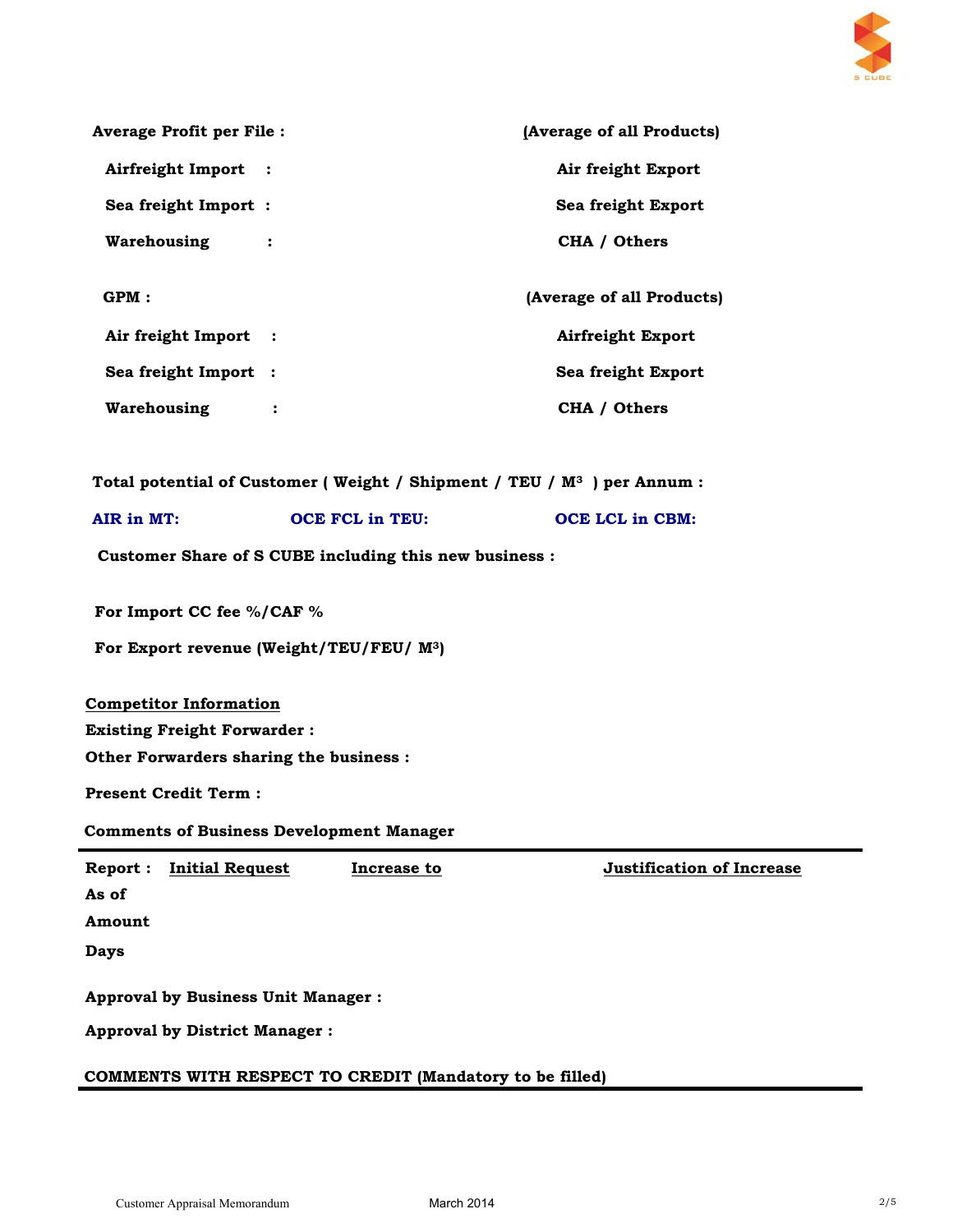

## **REPORT (Mandatory to be filled):**

| <b>Requested by: (Concerned Sales)</b>     |                                                                                                                                                                                 |                                               |
|--------------------------------------------|---------------------------------------------------------------------------------------------------------------------------------------------------------------------------------|-----------------------------------------------|
|                                            | I / We here by recommend & agree to the credit terms and conditions mentioned in this<br>application and warrant that the information provided in this application are correct. |                                               |
| Recommended by : Name                      |                                                                                                                                                                                 | (BUM/DM)                                      |
|                                            |                                                                                                                                                                                 |                                               |
| Report:                                    | <b>Bank</b>                                                                                                                                                                     | Other                                         |
| Date Ordered :                             |                                                                                                                                                                                 |                                               |
| Reminder<br>$\cdot$                        |                                                                                                                                                                                 |                                               |
| Received<br>$\ddot{\cdot}$                 |                                                                                                                                                                                 |                                               |
|                                            | APPROVAL BY CREDIT COMMITTEE (For credit department use) :                                                                                                                      |                                               |
|                                            |                                                                                                                                                                                 | <b>CONTROLLER</b><br><b>MANAGING DIRECTOR</b> |
| AI / AE / SI / SE                          |                                                                                                                                                                                 |                                               |
| <b>Authorized Signatory of Controller:</b> | Name:                                                                                                                                                                           |                                               |
|                                            |                                                                                                                                                                                 |                                               |
| <b>Original to Branch</b>                  |                                                                                                                                                                                 |                                               |
| Copies to MD / Controller / HMS            |                                                                                                                                                                                 |                                               |
| Customer Appraisal Memorandum              | March 2014                                                                                                                                                                      | 3/5                                           |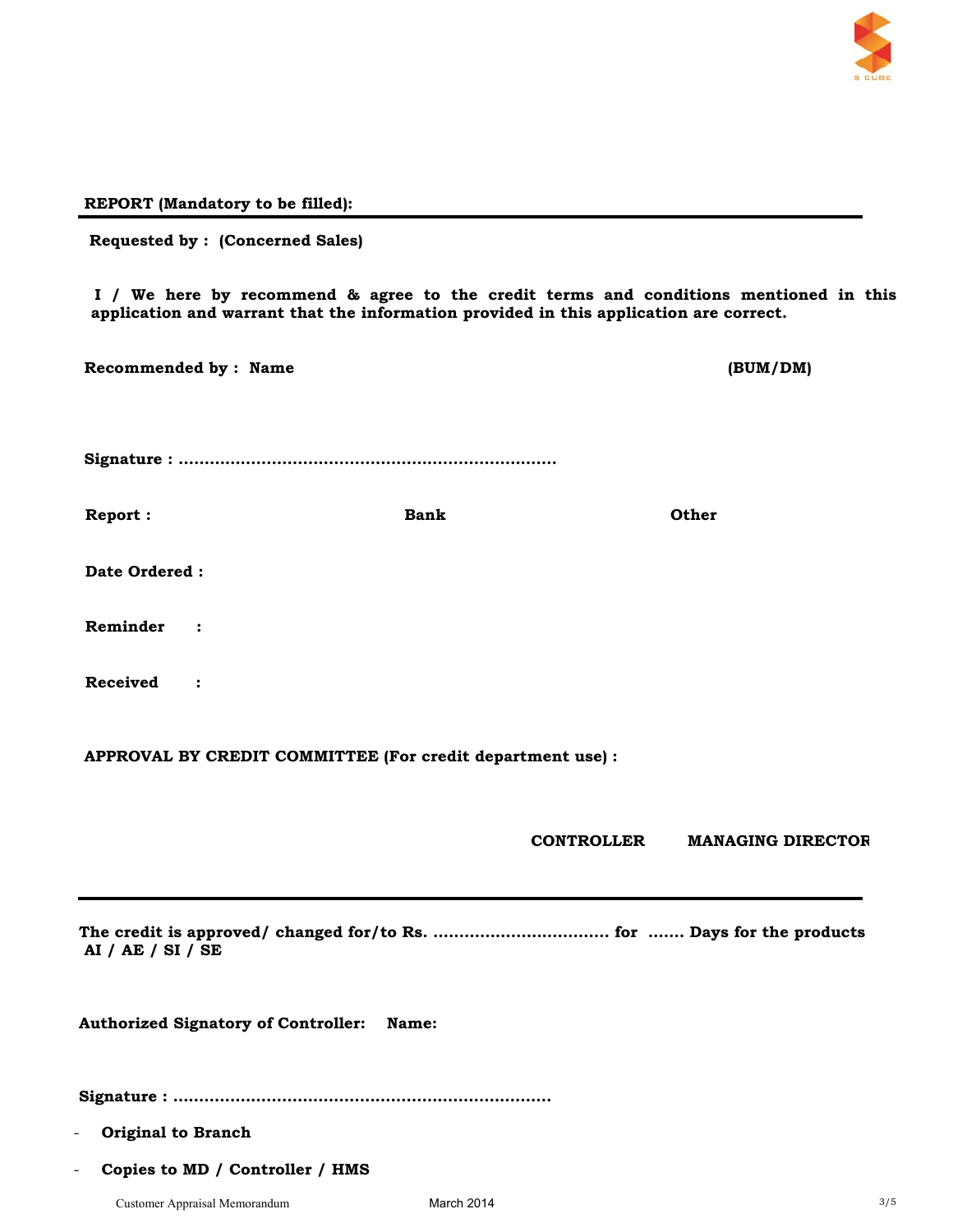

# **VISIT REPORT REQUIRED TO BE ATTACHED WITH CREDIT APPLICATION FORM**

The following information may be obtained from the potential customer at the time of processing the CREDIT APPROVAL FORM

| TURNOVER & PROFIT (Last Financial year)<br><b>TOTAL</b><br><b>EXPORT</b> | ፡              |
|--------------------------------------------------------------------------|----------------|
| <b>NO. OF EMPLOYEES (As at present)</b>                                  |                |
| <b>QUALITY CERTIFICATION, IF ANY</b>                                     | $\ddot{\cdot}$ |
| CREDIT RATING (If any & name of agency)                                  |                |
| PREMISES (Rented / Owned ) AND<br>APPROXIMATE SIZE OF THE SAME           |                |
| <b>LOCATION OF WORKS</b>                                                 |                |
| <b>FOREIGN COLLABORATION &amp; TECHNICAL</b><br>TIE-UPS (If any)         |                |
| FINANCIAL STAKE OF THE FOREIGN<br><b>COLLABORATOR (If any )</b>          |                |
| COPY OF LATEST AUDITED BALANCE<br><b>SHEET</b>                           |                |
| COPY OF HALF YEARLY RESULT<br>(Wherever feasible & applicable)           |                |

## **(SIGNATURE OF MKTG. EXEC.)**

The Market reputation if the client, as per our survey us:-

AVERAGE GOOD EXCELLENT

## **(SIGNATURE OF REGIONAL MGR.)**